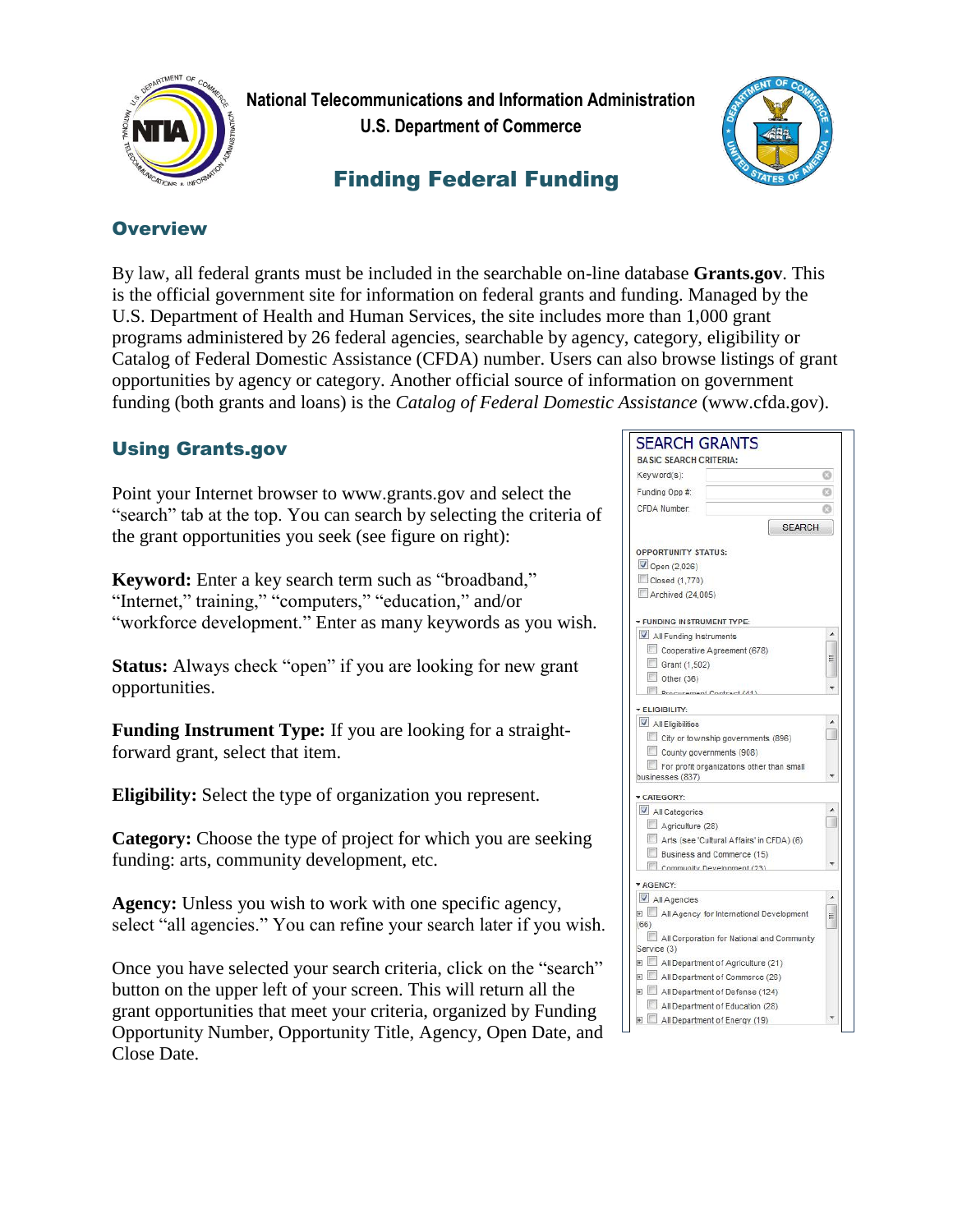Click on the Funding Opportunity Number for Synopsis Details, Version History, Full Announcement, and Application Package. This will provide you with more information and assist you in determining whether this is an appropriate source of funding based on the organization eligibility and purposes of the grant program.

## Using CFDA.gov

Point your Internet browser to www.cfda.gov and use the "Find Programs" box in the upper right. You can use cfda.gov by selecting the criteria of the grant opportunities you seek (see figure on right):

**Keyword:** Enter a key search term such as "broadband," "Internet," "training," "computers," "education," and/or "workforce development."

**Select Assistance Type:** Choose "B – Project Grants" or whatever form of assistance you are seeking.

Once you have selected your search criteria, click on the "search" button. This will return all the grant opportunities

|               | Search now! You do not need an<br>account to search the catalog and |
|---------------|---------------------------------------------------------------------|
|               | view Federal assistance programs.                                   |
|               | <b>Keyword or Program Number</b>                                    |
|               |                                                                     |
|               | Select Assistance Type                                              |
| <b>SFARCH</b> |                                                                     |
|               |                                                                     |
|               | Advanced Search Form                                                |
|               | Find Programs by Number<br>Find Programs by Agency                  |
|               |                                                                     |
| date)         | Added Programs (since last publication                              |
|               | Archived Programs (since last                                       |
|               |                                                                     |
|               | publication date)                                                   |

that meet your criteria, organized by CFDA number, Program Title, Agency/Office, and Types of Assistance. Click on the little picture of the magnifying glass to see details of each opportunity. This will provide you with more information and assist you in determining whether this is an appropriate source of funding based on the organization eligibility and purposes of the grant program.

## Additional Information and Training

Other sources of information about federal grants and other kinds of financial assistance include public libraries and nonprofit technical assistance centers. Some also offer training in grant writing. The Foundation Center, a national resource (http://foundationcenter.org), operates the Funding Information Network, which provides free resources and information to the public through partnerships with libraries, community foundations, and other nonprofit resource centers. Partners provide a core collection of Foundation Center publications and a variety of supplementary materials and services in areas useful to grant seekers. This information is offered as an example of the other resources available to you and does not constitute an endorsement of these products and services by NTIA.

#### Books and Articles

Many books and articles may be helpful in providing advice on securing federal funding. This list is offered as an example and does not constitute an endorsement by NTIA.

*The Official Federal Grants Prep Guide: 10 Tips to Position Your Organization for Success,* by Kimberly Richardson (Mar 26, 2013)